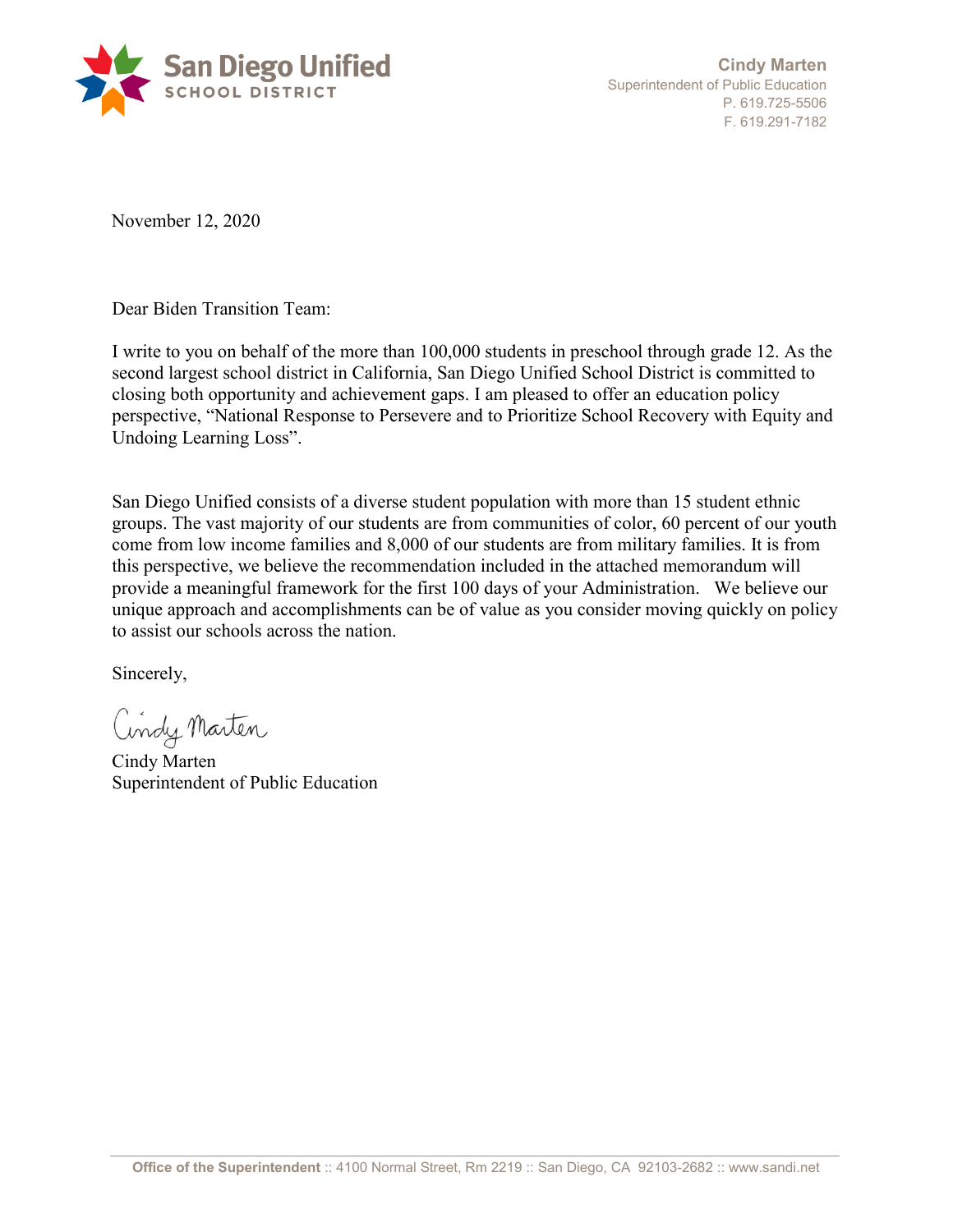## **Education at a Crossroad**

National Response to Persevere and to Prioritize School Recovery with Equity and Undoing Learning Loss

### **The Path Forward**

The COVID-19 pandemic is amplifying long-standing inequities in our nation's education system. Recovering from the pandemic requires a robust federal investment in education in the short- and long-term that is centered around equity, undoing learning loss, and supporting highquality instruction. This will require more teachers and staff to accelerate student learning, and to implement the strongest health and safety standards to support classroom instruction. The path forward requires a national response to prioritize equity, promote labor-management partnerships, fund school-centered contact tracing and testing programs, and provide urgent federal relief. A federal role that supports the nation's education system is necessary to overcome the challenges of the pandemic, and to effectively recover in the years ahead.

The next phase of federal investment needs to be flexible and available directly to school districts. Successful school districts have always placed an emphasis on strong classroom instruction. Students will only recover from the COVID-19 crisis if their schools have the resources required to invest in strong classroom instruction. Taken together, equity-based funding and classroom-centered investments will lead the way to a robust recovery and accelerated learning, and frame the national response to the challenges facing the nation's schools. The next sections provide background on San Diego Unified and policy recommendations to navigate the first 100 days.

## **Background: 2008 Recession Shaped San Diego Unified's Recovery**

San Diego Unified, the second largest school district in California serving more than 100,000 students in preschool through grade 12, has demonstrated success in improving educational outcomes for the most vulnerable students in our nation. The vast majority of our students are from communities of color, 60% of our youth live in low-income families, and 8,000 students are from military families. During the COVID-19 pandemic, San Diego Unified has essentially closed the digital divide, provided millions of free meals, and delivered more instructional minutes than similar districts across California and the nation.

San Diego Unified leadership has experience recovering from previous catastrophic events, especially the 2008 economic recession. Their recovery from that crisis generated improved student outcomes and developed a labor-management partnership based on student success.

San Diego Unified Superintendent, Cindy Marten, has also overseen the implementation of California's equity funding law, the Local Control Funding Formula (LCFF), since its enactment on July 1, 2013. The LCFF ushered in a new model for equity-based school funding in California, providing school districts with additional funds based on the number of disadvantaged students, including low-income students, foster youth, and English-language learners.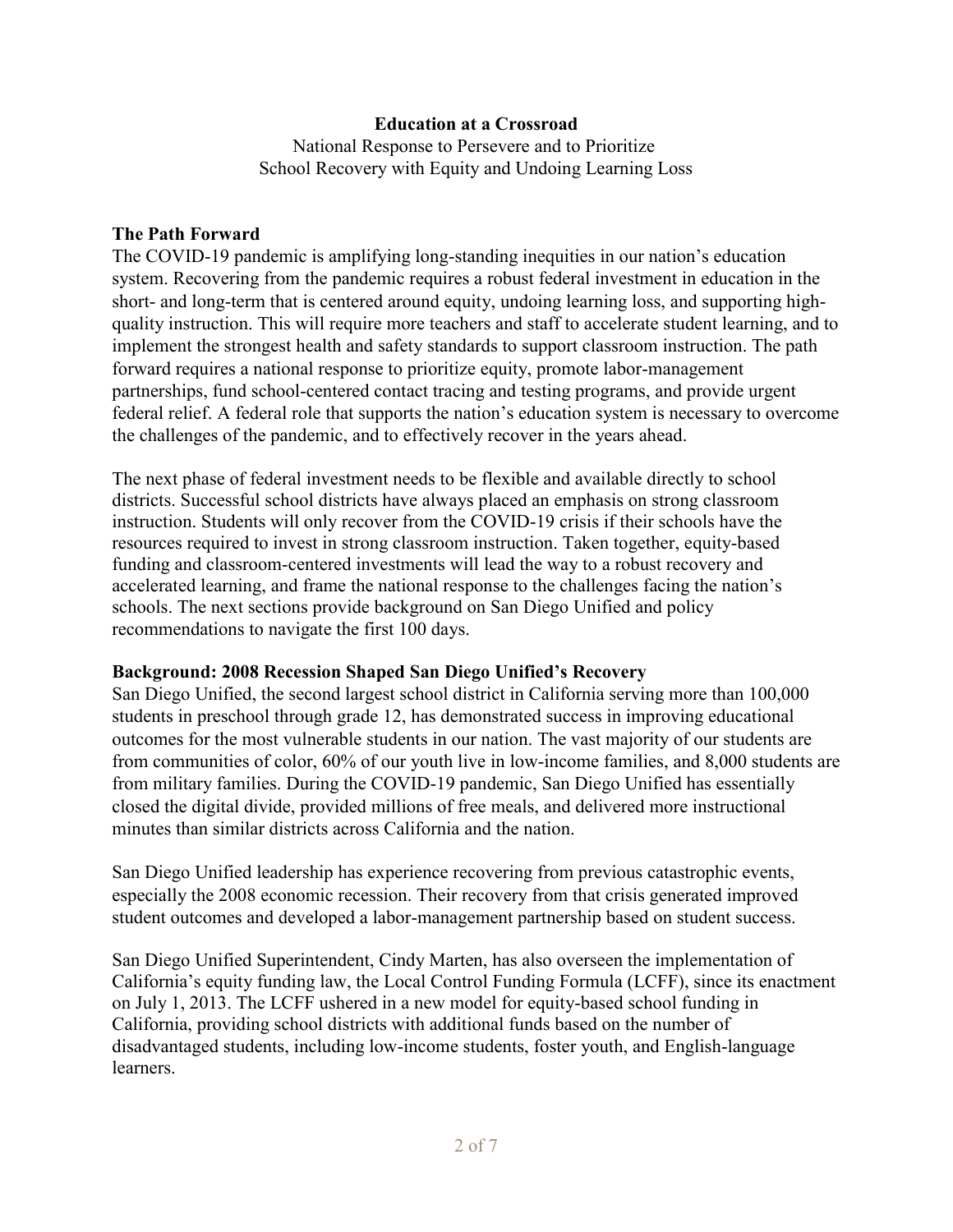San Diego Unified embraced the equity-based funding model and amplified its impact by increasing funding for equity levers across the system, and especially in high-needs schools. The clear focus on equity, combined with a collaborative labor-management model and other recovery strategies learned during the Great Recession, have produced steady student achievement gains within San Diego Unified. Across all of our strategies nothing provides a better return than investing in the quality of your teacher workforce. These gains provide confidence the San Diego Unified experience should shape national recovery planning.

# **Academic Achievements and Alignment to Equity**

San Diego Unified has approached the challenges of our students with equity as a central area of focus, in collaboration with our labor partners, students and parents, and community stakeholders. The district is concerned COVID-19-caused learning loss will weaken these gains and undermine future progress. Here, as in districts across the nation, additional federal investment is needed to sustain academic achievement.

According to the National Center for the Education Statistics, San Diego Unified outperformed other urban school districts in a nationwide test that measures math and reading scores for fourth and eighth grade students. A 2019 case study from UCLA's Center for the Transformation of Schools found that San Diego Unified increased college readiness by investing in equity levers. Between 2011 and 2019, college readiness rates, as measured by completion of the University of California A-G curriculum, increased by 70% overall (from 43.9% to 73%), by 50% for African-American students (from 37.9% to 66.6%), and by 150% for Latino students (from 26.3% to 65.6%). The success achieved by students of color are well-documented by both the Learning Policy Institute's *Positive Outliers* report and UCLA's Center for the Transformation of Schools report, titled *Giving Learning and Graduation New Meaning: One Student at a Time.*

*These academic accomplishments were the result of a decade-long investment in equity levers, some of which are listed below.*

Ensuring access to rigorous coursework for all students:

- Expanded access to University of California A-G approved courses;
- Increased access to Advanced Placement courses;
- Improved integration of special education with general education students;
- Increased career technical and vocational education options;
- Created affordable preschool options for families who do not qualify for State aid;
- Ended inequities in math tracking at middle school;
- Increased access to community college courses through dual enrollment;
- Provided a digital device for every student along with access to free Wi-Fi as needed; and
- Expanded access to physical education and athletics for students with disabilities.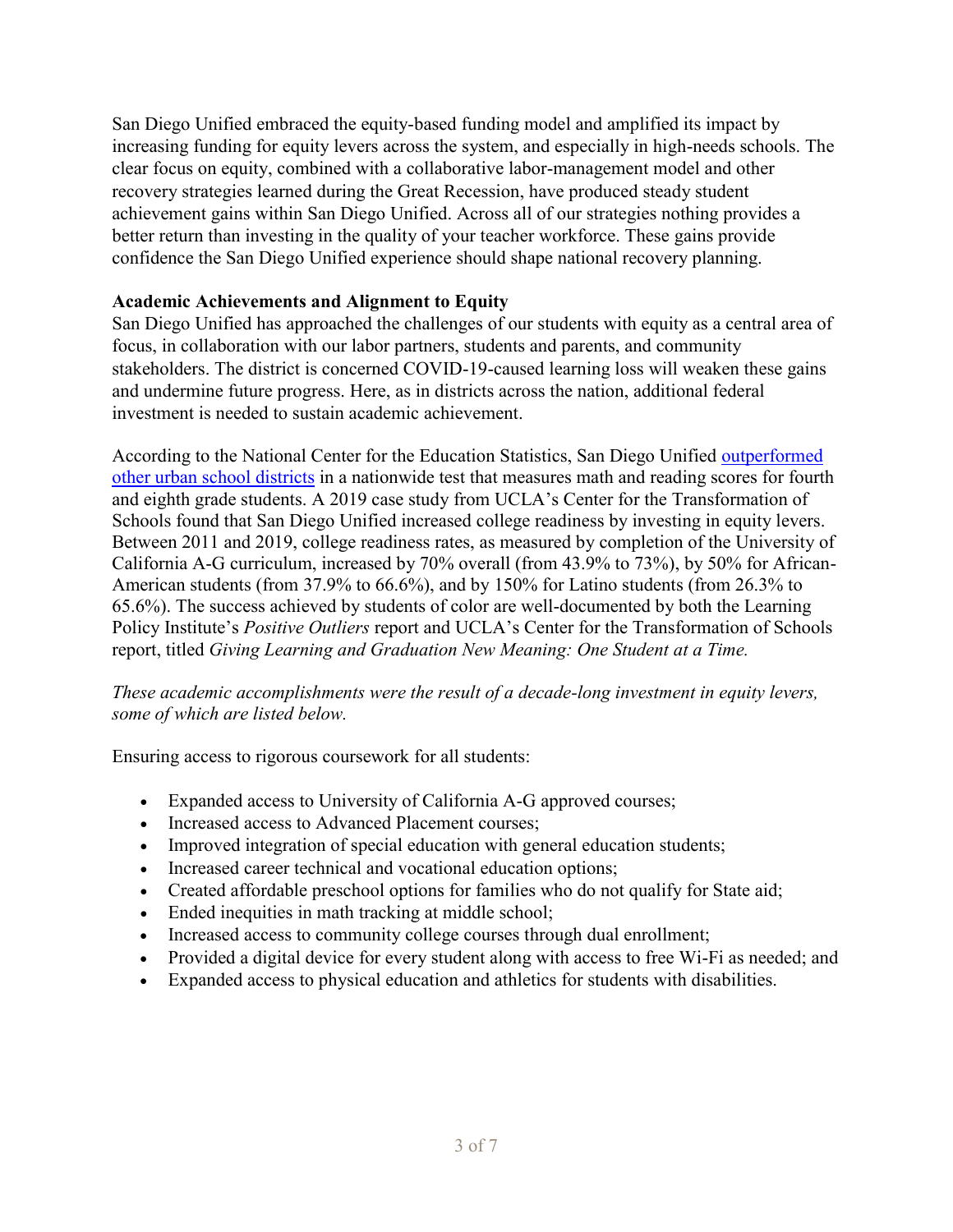Centering equity in teaching and learning:

- Expanded access to counselors in high-needs schools;
- Established free health clinics in high-needs schools;
- Created a pilot community school at Logan Memorial;
- Created integrated youth services agenda with youth advocacy and counseling;
- Adopted reforms related to restorative justice and student discipline;
- Investing in the professional learning of our educators;
- Recruiting mid-career teachers by giving credit for experience in other districts; and
- Support anti-racism through development of teacher diversity, ethnic studies and antiracism curriculum.

The next section identifies policy recommendations to support a school recovery with equity and to accelerate learning.

# **Navigating the First 100 Days**

The public health and economic challenges we face today threaten the academic progress we have made in San Diego Unified. Further, these challenges, exacerbated by generations of racial and economic inequities, pose significant barriers to the educational success of students across the country, and particularly students of color and low-income youth. The investments that we make today to recover from these challenges will impact a generation of children and will determine whether schools are prepared to accelerate student learning and meet the needs of all of our youth.

We need federal leadership to ensure all of our children have meaningful opportunities to learn, thrive, and succeed. The current crisis is highlighting the need for a federal role that addresses short-term challenges and makes long-term, permanent investments to effectively recover and accelerate learning. Accordingly, we urge the next administration to work with Congress and take the following actions during the first 100 days:

*Invest in direct relief to schools totaling \$350 billion.* The costs associated with the COVID-19 pandemic are and will continue to be staggering. We appreciated the resources provided to states and school districts through the CARES Act, which were critical to help stabilize our schools at the beginning of the pandemic. However, the impact of the COVID-19 pandemic on our schools and communities will be long lasting. Lessons learned from the great recession of 2008 teach us that it may take several years for school districts to recover from the loss of revenue. Therefore, we urge the next administration to work with Congress to appropriate \$350 billion over the next two fiscal years. Our schools require robust federal investment, centered on equity, to meet the needs of our children, our communities and our country. The Learning Policy Institute has estimated the pandemic's financial costs to public schools to be as much as \$246 billion. These estimates include both the increased costs of dealing with COVID-19 and the loss of State revenue.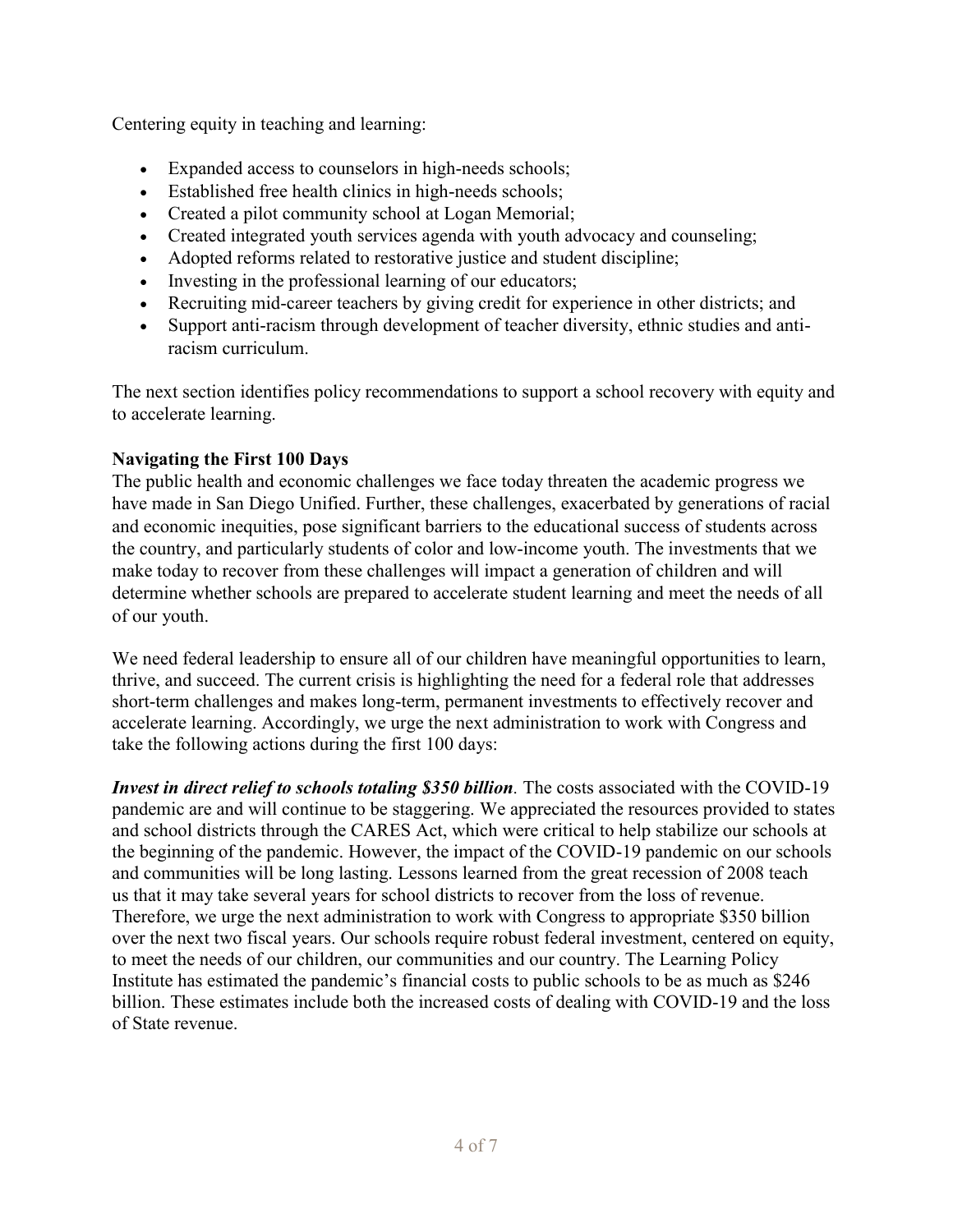Currently, school districts are purchasing personal protective equipment (PPE) for children and adults, increasing cleaning and daily health checks, and modifying school buildings, including classrooms, gymnasiums, auditoriums, cafeterias, and school buses, to meet social distancing and other recommended guidelines. The COVID-19 pandemic is resulting in ever-increasing spending for schools to ensure health and safety.

A robust testing and contact tracing strategy for students and educators to ensure our schools can reopen and stay open safely is still needed. Unfortunately, school districts face the challenges of reopening during a pandemic without any meaningful support from the State and federal government on testing in schools. The next administration must work with Congress to ensure we have a national testing plan for schools, including issuing guidance and providing the resources to help our schools navigate the complexities of testing and contact tracing.

The data clearly states that COVID-19 has imposed a disproportionate burden on communities of color. African Americans, Latinos, Asian Pacific Islanders, and Native Americans are more likely to be diagnosed with, hospitalized for, and die from COVID-19. The data is particularly alarming for children of color, who are more likely to die from the disease.

The pandemic is also taking a disproportionate financial toll on families of color, who are struggling with income, housing, and food. While more than 30 million workers have filed for unemployment in the past few months, Black, Latino, and Native American communities have been hit the hardest. The children in these families are facing distress and trauma, and schools often play a significant role in the delivery of services to address these needs, including providing nutritious meals. School counselors, social workers, and other specialized instructional support personnel must be able to deal with the emotional burdens and trauma many students will be carrying.

It is imperative that all children have access to high-quality teaching and learning, whether in person, virtually, or using a hybrid model. Not every family has the same opportunity to learn virtually, however. Ensuring all children have access to high-quality virtual instruction will require a significant investment in both technology and connectivity, in addition to extra hours for teaching staff to prepare lesson plans during the pandemic.

The research also shows us that children who returned to school this year experienced significant learning loss as a result of pandemic-related school shutdowns. The average student may have fallen seven months behind academically, while Black and Latino students could experience even greater learning loss. Learning will need to be expanded to compensate for learning loss.

As schools across the country and here at San Diego Unified face significant new costs associated with educating children during COVID-19, state and local budgets are facing massive shortfalls. Schools rely on state and local revenue and need more resources, not fewer resources. Many states, like California, found a way to hold off cuts until next year, by deferring payments to school districts. But that fiscal maneuvering is short lived, and the bills will become due as a result of inaction at the federal level.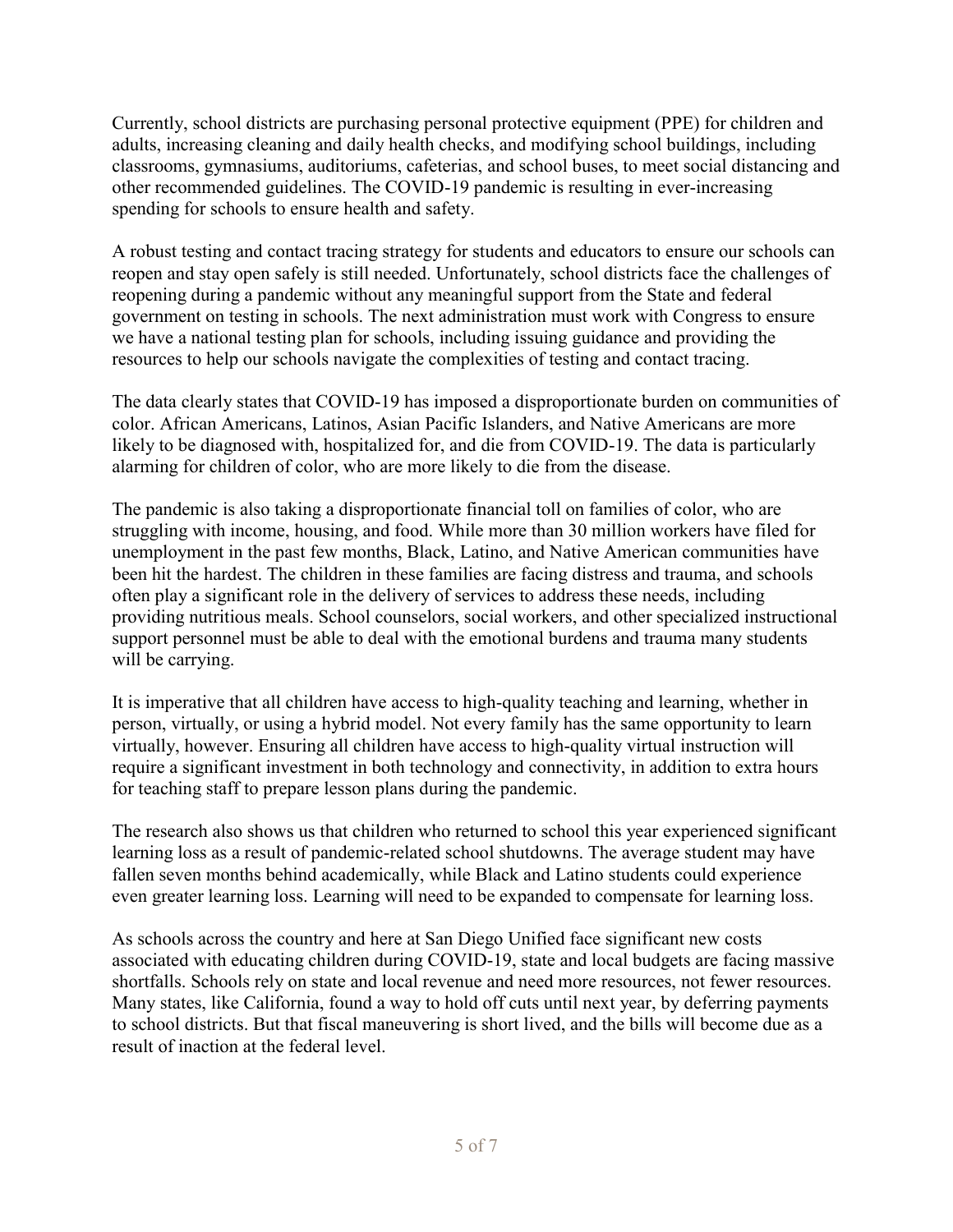These budget shortfalls are creating massive challenges for the teacher workforce who are facing layoffs and pay cuts. Here in San Diego, we have made significant investments in our educator workforce over the years, investing in the professional learning of our educators and recruiting experienced and effective teachers. We now risk losing the progress we have made if we must contend with State budget cuts in January. We urge that the next Administration work with Congress to invest \$350 billion in direct relief to school districts.

*Fully fund the Individuals with Disabilities Education Act (IDEA)*. San Diego Unified serves approximately 15,000 children with disabilities, many of whom are children from military families. Providing special education and the related services to our students during this pandemic is challenging but critical. These children are among our most vulnerable students, and we must have the resources to ensure we are meeting their educational needs.

More than forty years ago Congress passed what is now known as the IDEA to help states with the extra costs associated with providing special education and related services to children with disabilities to meet their unique needs and prepare them for further education, employment, and independent living. At the time, Congress committed to paying 40% of the extra costs; that amount is commonly referred to as IDEA "full funding." Unfortunately, Congress has never come close to full funding, providing only about 13% of the national average per pupil expenditure, leaving schools and students with disabilities without the resources they need.

We urge that the next Administration work with Congress to put us on a permanent path to full funding of IDEA and to immediately provide at least \$13 billion in funding during this pandemic.

*Triple Title I funding and invest \$12 billion now.* Many of our most vulnerable students – those living in poverty, in the foster care system or those whose families are experiencing homelessness – struggle to attend school in ordinary circumstances and their lives have been made more difficult by this crisis. We have 60,000 children who are eligible for free or reduced price lunch, 27,000 English learners, and over 6,000 children who are homeless or in foster care.

We urge the next Administration to triple the investment for Title I and to make funding permanent, and to work with Congress to immediately provide an additional \$12 billion for Title I in COVID-19 relief.

*Invest in military families and their students.* San Diego Unified serves more than 8,000 military families. The Impact Aid program is critical to helping us meet the needs of children from military families but funding for the program only supports approximately 55% of the need. To fix that, we need to fill the gap between fully funding the Basic Support program and the appropriated funding level for 2020. Additionally, there needs to be an increase for per-student payments from \$1,200 to \$2,000 for students with disabilities and available funding for federal property to support districts with non-taxable federal land. We urge that the next Administration pursue these investments to improve services for students of military families.